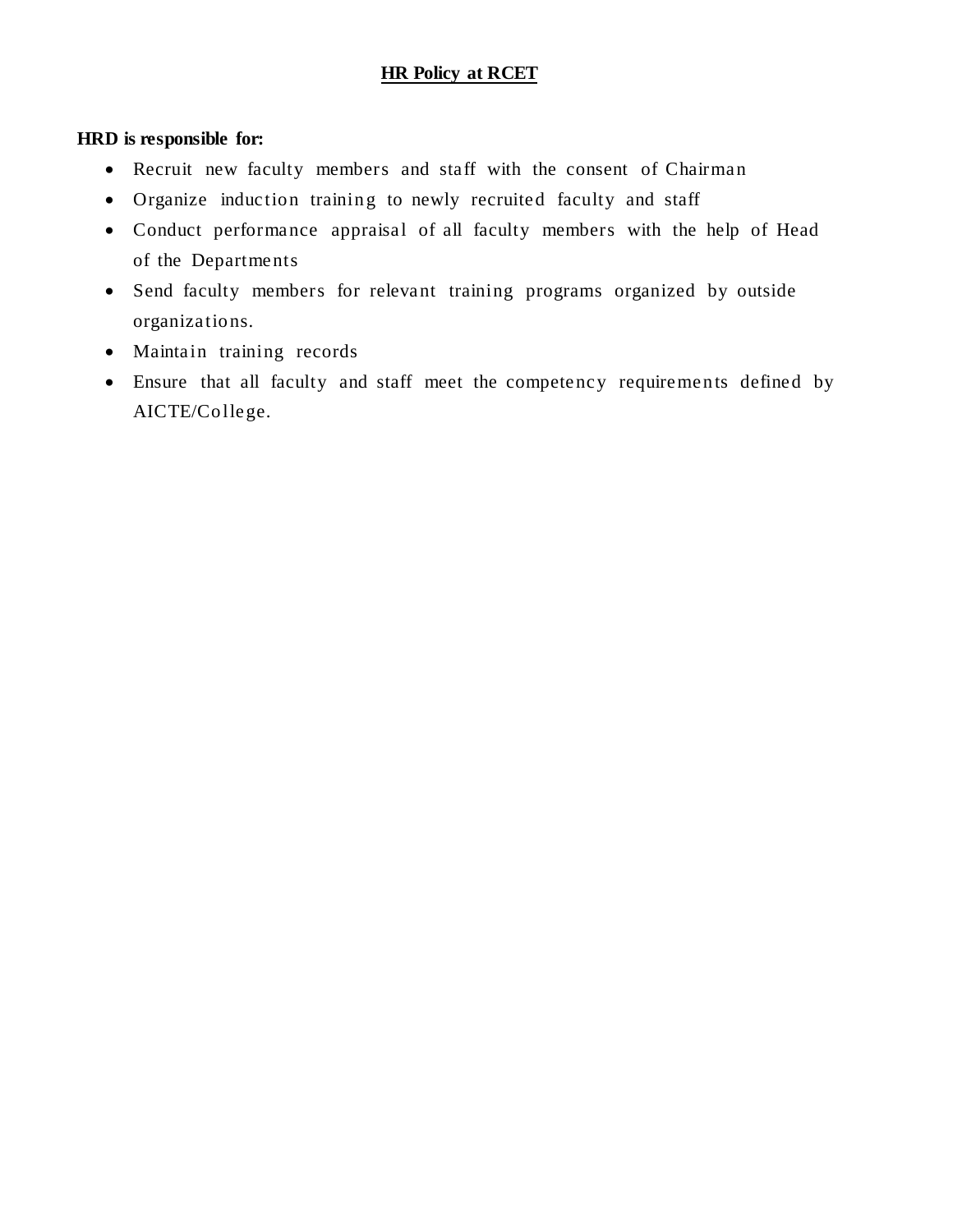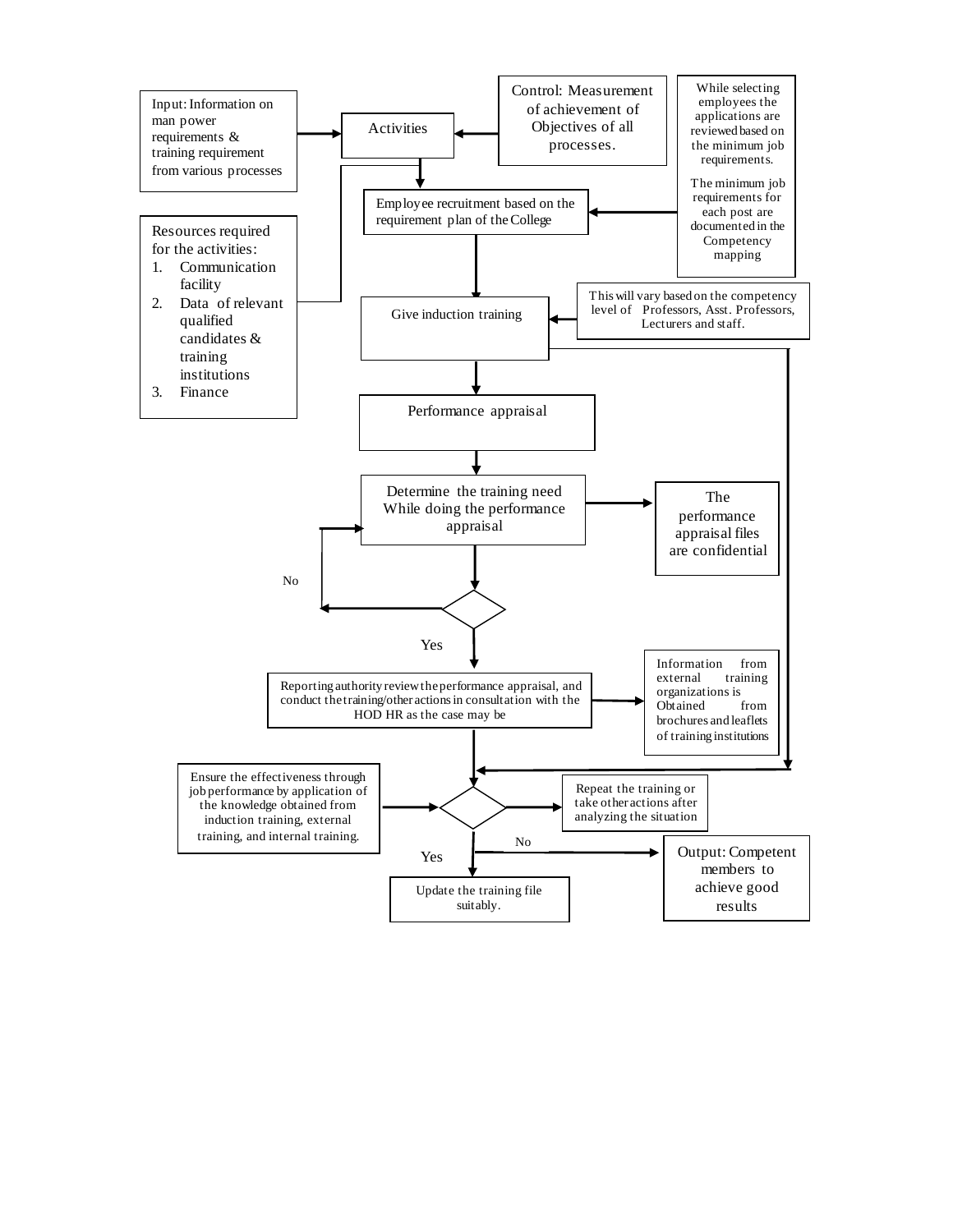## **Recruitment Procedure**

### **Purpose**

These policy and procedures are devised to ensure that only competent Principal, Professors, Asst. Professors, Lecturers & Staff are recruited to the organization.

### **Policy**

The College has a recruitment and selection policy to ensure that the appointments made are the best for the organization, open and transparent and provide equal opportunities for all.

### **Responsibility**

The top management is responsible for recruitment.

## **Monitoring**

The procedure is monitored by the Principal.

### **Procedure**

- All vacancies will be advertised internally or externally. External media could be newspaper or recruitment agencies.
- Applications will be treated confidentially and circulated only to those who are directly involved in the recruitment and selection process.
- Short listing decisions will be based upon the personal specification and objective job based criteria.
- Normally the same panel will shortlist and interview candidates
- After the test/interview if the candidate is found eligible he/she is appointed.
- Appointment letter is then sent to the candidate after selection by the General Secretary.

#### **Procedure for recruitment of Guest Faculty**

The College receives from time to time unsolicited applications for various posts. If a faculty or other staff suddenly leaves (which is somewhat rare) these applications are considered in the absence of a valid rank list. From among these applications after a scrutiny by General Secretary, Principal and HOD the candidates are telephonically informed for an interview. Selection is made if they are found suitable. A Checklist is used for evaluating the candidate.

In the physical education department coaches are invited as guest faculty to given specialized coaching/training to students in specific areas.

Selection of coaches: coaches should be renowned person having experience in the game by representing at least the state or those possessing coaches certificate from Kerala Sports council.

#### **Induction Program**

HR will make arrangement with the training cell to give induction training to all newly appointed members.

### **Procedure for Training Purpose**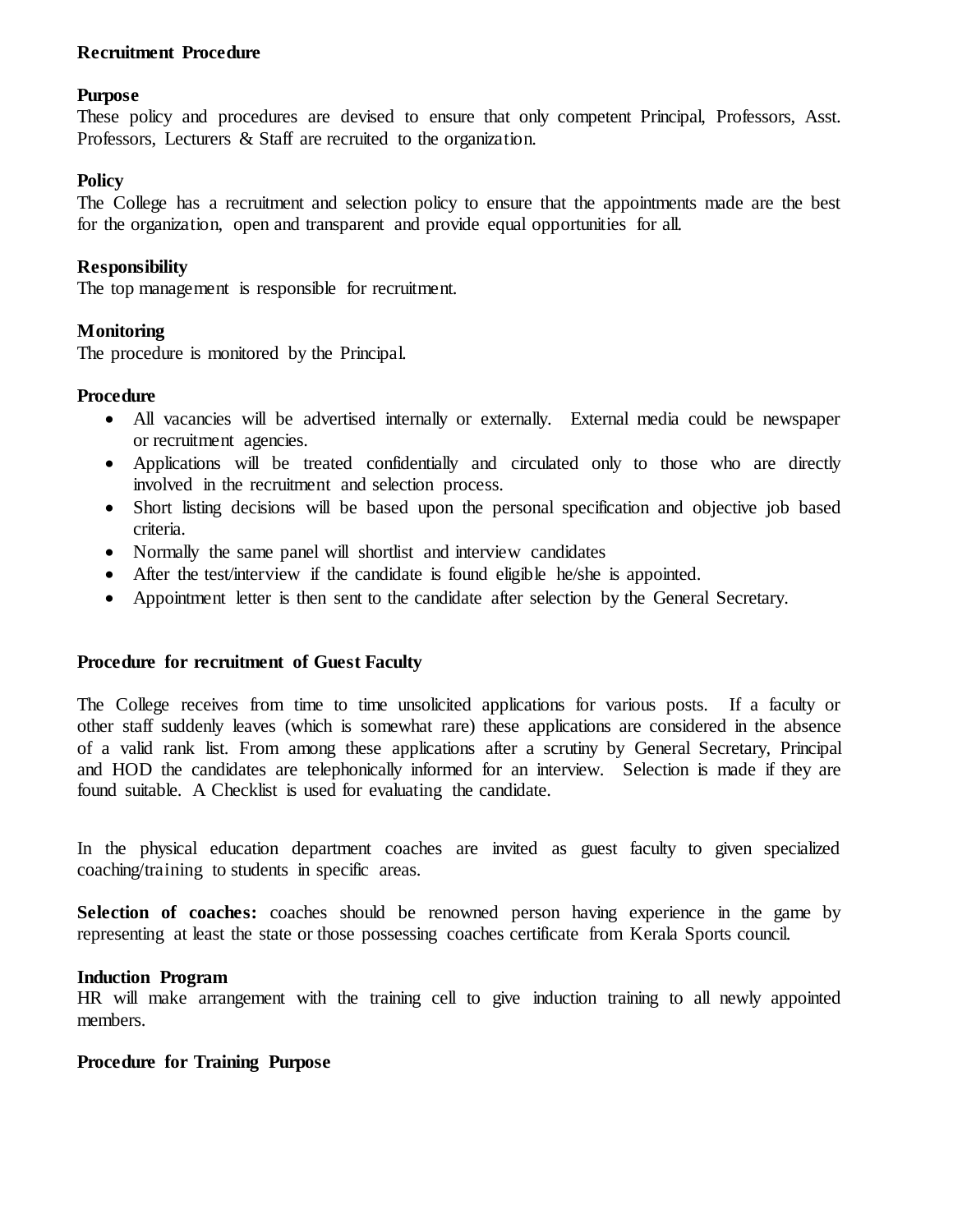The purpose of this procedure is to ensure that the Professors, Asst. Professors, Lecturers and staff are updated of knowledge related to their subject/ area of activity. Training is also imparted as a result of performance appraisal or/and introduction of new system etc.

## **Responsibility**

The top management is responsible for ensuring that the relevant training is imparted to all members of the organization.

## **Monitoring**

The procedure is monitored by the HR.

## **All Department Heads**

While assessing the performance, the concerned reporting authority identifies the deficiencies and records in the Performance Appraisal Form with a specific recommendation for training.

HR in consultation with General Secretary is responsible for organizing the Training Programme based on the recommendations made by the Department Heads. He/she has to co-ordinate with all the Department Heads in selecting and conducting Training Programme.

## **Need Identification**

Training process starts with need identification. Each department head prepares and forwards to the HR head, the training need identification form. The training need is identified based on analysis of feedback, introduction of new technology, expansion, diversification etc. Training Programmes are conducted in the college, or faculty members are sent for appropriate training externally.

## **Monitoring training Effectiveness**

The general training programmes for which teachers are deputed falls into two categories

- 1. Induction training programme for new teacher
- 2. Subject updating programmes for all faculties.

For induction training prior to the training and after the training the teacher's appraisals are taken. To measure the effectiveness for the subject updation programmes each candidate submits a report on the programmes attended. The usefulness of these progrmmes will be evident only when these subjects are included in the teaching curriculum, during revisions by the University once in 4 years.

## **Leave – As per Kerala Service Rules**

## **Vacation Staff – Teaching and Supporting Staff are included in this category**

- 1. Casual Leave  $-12$  days
- 2. Those who have completed probation of 1 year are eligible to avail 12 days ½ pay leave which can be commuted. A half pay leave can be accumulated.
- 3. Compensatory off can be availed if worked on holidays
- 4. 3 months maternity leave

## **Non Vacation Staff – Administrative and Library staff are included in this category**

- 1. Casual Leave 15 days
- 2. Compensatory off can be availed if worked on holidays
- 3. 3 months maternity leave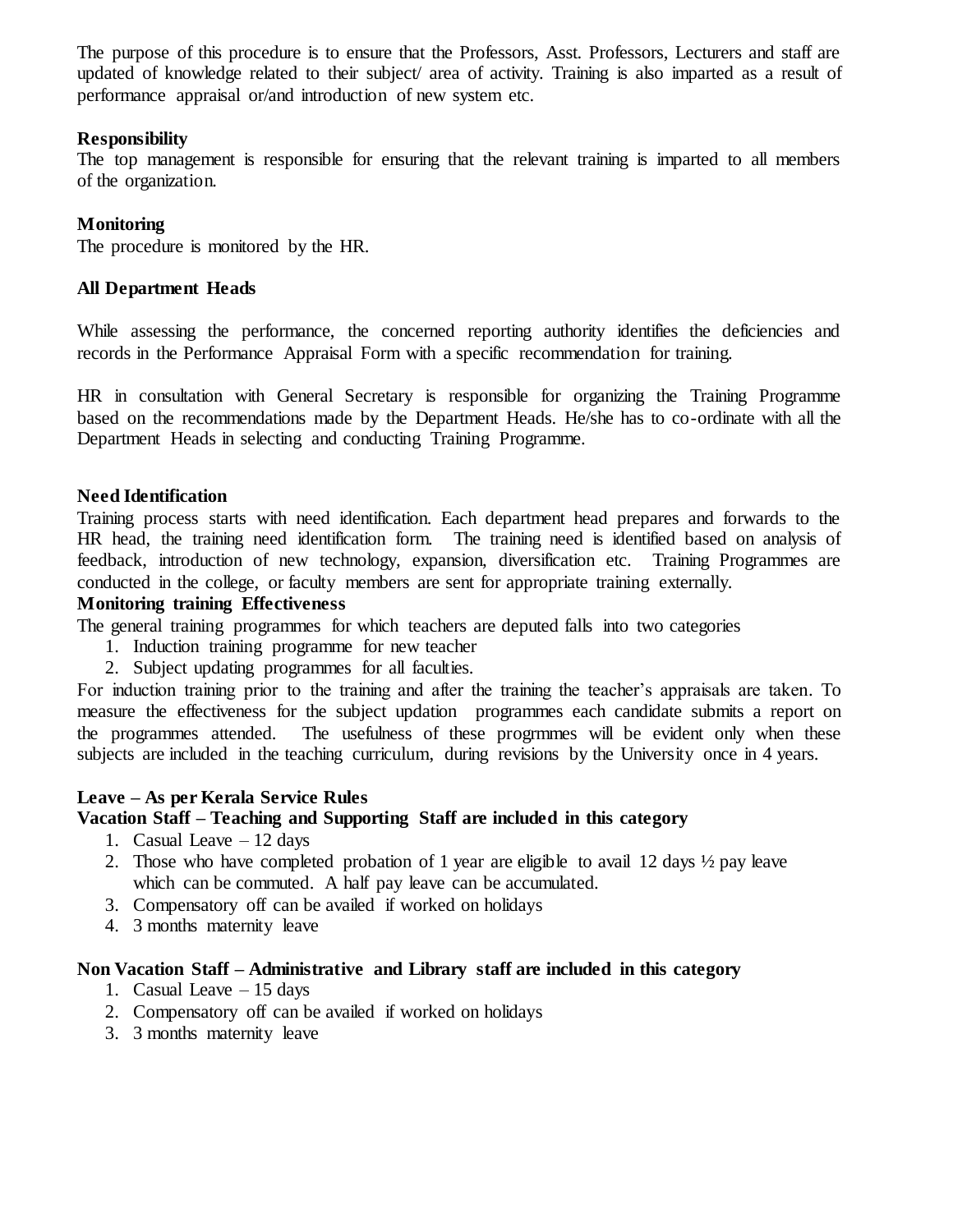# **Competency Mapping**

| 10 years teaching experience in<br>Principal<br>Ph.D.<br>engineering college with proven<br>track of record of successful<br>administration of the college<br>Professor<br>Ph.D.<br>13 years teaching experience in<br>engineering college<br>5 years teaching experience in<br><b>Associate Professor</b><br>PhD.<br>engineering college<br>Asst. Professor<br>Fresher also taken into<br>M.Tech.or Equivalent<br>consideration<br>B.Tech.<br>Total 5 years of teaching experience<br>Sr. Lecturer<br>in which 3 years of teaching<br>experience in Engineering college<br>Fresher also taken into<br>B.Tech.<br>Lecturer<br>consideration<br>Diploma with $1st$ Class<br>2years Experience<br>Gr. II Instructor<br>Preferably with experience<br>ITI/NCVT/Diploma<br><b>Trade Instructor</b><br>Fresher also considered<br>Graduation, preferably in<br>Lab Assistant<br>the respective discipline<br>Administrative Staff<br>Administrative<br>Graduation<br>At least 10 years of administrative<br>1.<br>experience<br>assistant(General)<br>Administrative<br>Graduation in commerce<br>At least 10 years of experience in<br>2.<br>Assistant(Finance)<br>accounts section, with knowledge<br>in tally<br>Graduation in Commerce<br>With at least 5 years of experience<br>3.<br>Accountant<br>in accounts section, with<br>knowledge in tally<br>Graduation in Commerce<br>With at least 2 years of experience<br>4. Asst. Accountant<br>in accounts section, with<br>knowledge in tally<br>5. Office<br>Graduation<br>Preferably with experience<br>Assistant/Personal<br><b>Assistant</b><br><b>SSLC</b><br>6 Office Attender<br>Preferably with experience<br>8 <sup>th</sup> Standard<br>7. Driver<br>With valid driving license and<br>recommended by a known person<br>B.Tech./M.Sc. in<br>Minimum 2 years experience<br><b>Guest Faculty</b><br>Maths/Physics/Chemistry<br><b>MA</b><br>Literature/Economics | Post | Minimum Education | Experience required |
|---------------------------------------------------------------------------------------------------------------------------------------------------------------------------------------------------------------------------------------------------------------------------------------------------------------------------------------------------------------------------------------------------------------------------------------------------------------------------------------------------------------------------------------------------------------------------------------------------------------------------------------------------------------------------------------------------------------------------------------------------------------------------------------------------------------------------------------------------------------------------------------------------------------------------------------------------------------------------------------------------------------------------------------------------------------------------------------------------------------------------------------------------------------------------------------------------------------------------------------------------------------------------------------------------------------------------------------------------------------------------------------------------------------------------------------------------------------------------------------------------------------------------------------------------------------------------------------------------------------------------------------------------------------------------------------------------------------------------------------------------------------------------------------------------------------------------------------------------------------------------------------------------------------------------|------|-------------------|---------------------|
|                                                                                                                                                                                                                                                                                                                                                                                                                                                                                                                                                                                                                                                                                                                                                                                                                                                                                                                                                                                                                                                                                                                                                                                                                                                                                                                                                                                                                                                                                                                                                                                                                                                                                                                                                                                                                                                                                                                           |      |                   |                     |
|                                                                                                                                                                                                                                                                                                                                                                                                                                                                                                                                                                                                                                                                                                                                                                                                                                                                                                                                                                                                                                                                                                                                                                                                                                                                                                                                                                                                                                                                                                                                                                                                                                                                                                                                                                                                                                                                                                                           |      |                   |                     |
|                                                                                                                                                                                                                                                                                                                                                                                                                                                                                                                                                                                                                                                                                                                                                                                                                                                                                                                                                                                                                                                                                                                                                                                                                                                                                                                                                                                                                                                                                                                                                                                                                                                                                                                                                                                                                                                                                                                           |      |                   |                     |
|                                                                                                                                                                                                                                                                                                                                                                                                                                                                                                                                                                                                                                                                                                                                                                                                                                                                                                                                                                                                                                                                                                                                                                                                                                                                                                                                                                                                                                                                                                                                                                                                                                                                                                                                                                                                                                                                                                                           |      |                   |                     |
|                                                                                                                                                                                                                                                                                                                                                                                                                                                                                                                                                                                                                                                                                                                                                                                                                                                                                                                                                                                                                                                                                                                                                                                                                                                                                                                                                                                                                                                                                                                                                                                                                                                                                                                                                                                                                                                                                                                           |      |                   |                     |
|                                                                                                                                                                                                                                                                                                                                                                                                                                                                                                                                                                                                                                                                                                                                                                                                                                                                                                                                                                                                                                                                                                                                                                                                                                                                                                                                                                                                                                                                                                                                                                                                                                                                                                                                                                                                                                                                                                                           |      |                   |                     |
|                                                                                                                                                                                                                                                                                                                                                                                                                                                                                                                                                                                                                                                                                                                                                                                                                                                                                                                                                                                                                                                                                                                                                                                                                                                                                                                                                                                                                                                                                                                                                                                                                                                                                                                                                                                                                                                                                                                           |      |                   |                     |
|                                                                                                                                                                                                                                                                                                                                                                                                                                                                                                                                                                                                                                                                                                                                                                                                                                                                                                                                                                                                                                                                                                                                                                                                                                                                                                                                                                                                                                                                                                                                                                                                                                                                                                                                                                                                                                                                                                                           |      |                   |                     |
|                                                                                                                                                                                                                                                                                                                                                                                                                                                                                                                                                                                                                                                                                                                                                                                                                                                                                                                                                                                                                                                                                                                                                                                                                                                                                                                                                                                                                                                                                                                                                                                                                                                                                                                                                                                                                                                                                                                           |      |                   |                     |
|                                                                                                                                                                                                                                                                                                                                                                                                                                                                                                                                                                                                                                                                                                                                                                                                                                                                                                                                                                                                                                                                                                                                                                                                                                                                                                                                                                                                                                                                                                                                                                                                                                                                                                                                                                                                                                                                                                                           |      |                   |                     |
|                                                                                                                                                                                                                                                                                                                                                                                                                                                                                                                                                                                                                                                                                                                                                                                                                                                                                                                                                                                                                                                                                                                                                                                                                                                                                                                                                                                                                                                                                                                                                                                                                                                                                                                                                                                                                                                                                                                           |      |                   |                     |
|                                                                                                                                                                                                                                                                                                                                                                                                                                                                                                                                                                                                                                                                                                                                                                                                                                                                                                                                                                                                                                                                                                                                                                                                                                                                                                                                                                                                                                                                                                                                                                                                                                                                                                                                                                                                                                                                                                                           |      |                   |                     |
|                                                                                                                                                                                                                                                                                                                                                                                                                                                                                                                                                                                                                                                                                                                                                                                                                                                                                                                                                                                                                                                                                                                                                                                                                                                                                                                                                                                                                                                                                                                                                                                                                                                                                                                                                                                                                                                                                                                           |      |                   |                     |
|                                                                                                                                                                                                                                                                                                                                                                                                                                                                                                                                                                                                                                                                                                                                                                                                                                                                                                                                                                                                                                                                                                                                                                                                                                                                                                                                                                                                                                                                                                                                                                                                                                                                                                                                                                                                                                                                                                                           |      |                   |                     |
|                                                                                                                                                                                                                                                                                                                                                                                                                                                                                                                                                                                                                                                                                                                                                                                                                                                                                                                                                                                                                                                                                                                                                                                                                                                                                                                                                                                                                                                                                                                                                                                                                                                                                                                                                                                                                                                                                                                           |      |                   |                     |
|                                                                                                                                                                                                                                                                                                                                                                                                                                                                                                                                                                                                                                                                                                                                                                                                                                                                                                                                                                                                                                                                                                                                                                                                                                                                                                                                                                                                                                                                                                                                                                                                                                                                                                                                                                                                                                                                                                                           |      |                   |                     |
|                                                                                                                                                                                                                                                                                                                                                                                                                                                                                                                                                                                                                                                                                                                                                                                                                                                                                                                                                                                                                                                                                                                                                                                                                                                                                                                                                                                                                                                                                                                                                                                                                                                                                                                                                                                                                                                                                                                           |      |                   |                     |
|                                                                                                                                                                                                                                                                                                                                                                                                                                                                                                                                                                                                                                                                                                                                                                                                                                                                                                                                                                                                                                                                                                                                                                                                                                                                                                                                                                                                                                                                                                                                                                                                                                                                                                                                                                                                                                                                                                                           |      |                   |                     |
|                                                                                                                                                                                                                                                                                                                                                                                                                                                                                                                                                                                                                                                                                                                                                                                                                                                                                                                                                                                                                                                                                                                                                                                                                                                                                                                                                                                                                                                                                                                                                                                                                                                                                                                                                                                                                                                                                                                           |      |                   |                     |
|                                                                                                                                                                                                                                                                                                                                                                                                                                                                                                                                                                                                                                                                                                                                                                                                                                                                                                                                                                                                                                                                                                                                                                                                                                                                                                                                                                                                                                                                                                                                                                                                                                                                                                                                                                                                                                                                                                                           |      |                   |                     |
|                                                                                                                                                                                                                                                                                                                                                                                                                                                                                                                                                                                                                                                                                                                                                                                                                                                                                                                                                                                                                                                                                                                                                                                                                                                                                                                                                                                                                                                                                                                                                                                                                                                                                                                                                                                                                                                                                                                           |      |                   |                     |
|                                                                                                                                                                                                                                                                                                                                                                                                                                                                                                                                                                                                                                                                                                                                                                                                                                                                                                                                                                                                                                                                                                                                                                                                                                                                                                                                                                                                                                                                                                                                                                                                                                                                                                                                                                                                                                                                                                                           |      |                   |                     |
|                                                                                                                                                                                                                                                                                                                                                                                                                                                                                                                                                                                                                                                                                                                                                                                                                                                                                                                                                                                                                                                                                                                                                                                                                                                                                                                                                                                                                                                                                                                                                                                                                                                                                                                                                                                                                                                                                                                           |      |                   |                     |
|                                                                                                                                                                                                                                                                                                                                                                                                                                                                                                                                                                                                                                                                                                                                                                                                                                                                                                                                                                                                                                                                                                                                                                                                                                                                                                                                                                                                                                                                                                                                                                                                                                                                                                                                                                                                                                                                                                                           |      |                   |                     |
|                                                                                                                                                                                                                                                                                                                                                                                                                                                                                                                                                                                                                                                                                                                                                                                                                                                                                                                                                                                                                                                                                                                                                                                                                                                                                                                                                                                                                                                                                                                                                                                                                                                                                                                                                                                                                                                                                                                           |      |                   |                     |
|                                                                                                                                                                                                                                                                                                                                                                                                                                                                                                                                                                                                                                                                                                                                                                                                                                                                                                                                                                                                                                                                                                                                                                                                                                                                                                                                                                                                                                                                                                                                                                                                                                                                                                                                                                                                                                                                                                                           |      |                   |                     |
|                                                                                                                                                                                                                                                                                                                                                                                                                                                                                                                                                                                                                                                                                                                                                                                                                                                                                                                                                                                                                                                                                                                                                                                                                                                                                                                                                                                                                                                                                                                                                                                                                                                                                                                                                                                                                                                                                                                           |      |                   |                     |
|                                                                                                                                                                                                                                                                                                                                                                                                                                                                                                                                                                                                                                                                                                                                                                                                                                                                                                                                                                                                                                                                                                                                                                                                                                                                                                                                                                                                                                                                                                                                                                                                                                                                                                                                                                                                                                                                                                                           |      |                   |                     |
|                                                                                                                                                                                                                                                                                                                                                                                                                                                                                                                                                                                                                                                                                                                                                                                                                                                                                                                                                                                                                                                                                                                                                                                                                                                                                                                                                                                                                                                                                                                                                                                                                                                                                                                                                                                                                                                                                                                           |      |                   |                     |
|                                                                                                                                                                                                                                                                                                                                                                                                                                                                                                                                                                                                                                                                                                                                                                                                                                                                                                                                                                                                                                                                                                                                                                                                                                                                                                                                                                                                                                                                                                                                                                                                                                                                                                                                                                                                                                                                                                                           |      |                   |                     |
|                                                                                                                                                                                                                                                                                                                                                                                                                                                                                                                                                                                                                                                                                                                                                                                                                                                                                                                                                                                                                                                                                                                                                                                                                                                                                                                                                                                                                                                                                                                                                                                                                                                                                                                                                                                                                                                                                                                           |      |                   |                     |
|                                                                                                                                                                                                                                                                                                                                                                                                                                                                                                                                                                                                                                                                                                                                                                                                                                                                                                                                                                                                                                                                                                                                                                                                                                                                                                                                                                                                                                                                                                                                                                                                                                                                                                                                                                                                                                                                                                                           |      |                   |                     |
|                                                                                                                                                                                                                                                                                                                                                                                                                                                                                                                                                                                                                                                                                                                                                                                                                                                                                                                                                                                                                                                                                                                                                                                                                                                                                                                                                                                                                                                                                                                                                                                                                                                                                                                                                                                                                                                                                                                           |      |                   |                     |
|                                                                                                                                                                                                                                                                                                                                                                                                                                                                                                                                                                                                                                                                                                                                                                                                                                                                                                                                                                                                                                                                                                                                                                                                                                                                                                                                                                                                                                                                                                                                                                                                                                                                                                                                                                                                                                                                                                                           |      |                   |                     |
|                                                                                                                                                                                                                                                                                                                                                                                                                                                                                                                                                                                                                                                                                                                                                                                                                                                                                                                                                                                                                                                                                                                                                                                                                                                                                                                                                                                                                                                                                                                                                                                                                                                                                                                                                                                                                                                                                                                           |      |                   |                     |
|                                                                                                                                                                                                                                                                                                                                                                                                                                                                                                                                                                                                                                                                                                                                                                                                                                                                                                                                                                                                                                                                                                                                                                                                                                                                                                                                                                                                                                                                                                                                                                                                                                                                                                                                                                                                                                                                                                                           |      |                   |                     |
|                                                                                                                                                                                                                                                                                                                                                                                                                                                                                                                                                                                                                                                                                                                                                                                                                                                                                                                                                                                                                                                                                                                                                                                                                                                                                                                                                                                                                                                                                                                                                                                                                                                                                                                                                                                                                                                                                                                           |      |                   |                     |
|                                                                                                                                                                                                                                                                                                                                                                                                                                                                                                                                                                                                                                                                                                                                                                                                                                                                                                                                                                                                                                                                                                                                                                                                                                                                                                                                                                                                                                                                                                                                                                                                                                                                                                                                                                                                                                                                                                                           |      |                   |                     |
|                                                                                                                                                                                                                                                                                                                                                                                                                                                                                                                                                                                                                                                                                                                                                                                                                                                                                                                                                                                                                                                                                                                                                                                                                                                                                                                                                                                                                                                                                                                                                                                                                                                                                                                                                                                                                                                                                                                           |      |                   |                     |
|                                                                                                                                                                                                                                                                                                                                                                                                                                                                                                                                                                                                                                                                                                                                                                                                                                                                                                                                                                                                                                                                                                                                                                                                                                                                                                                                                                                                                                                                                                                                                                                                                                                                                                                                                                                                                                                                                                                           |      |                   |                     |
|                                                                                                                                                                                                                                                                                                                                                                                                                                                                                                                                                                                                                                                                                                                                                                                                                                                                                                                                                                                                                                                                                                                                                                                                                                                                                                                                                                                                                                                                                                                                                                                                                                                                                                                                                                                                                                                                                                                           |      |                   |                     |
|                                                                                                                                                                                                                                                                                                                                                                                                                                                                                                                                                                                                                                                                                                                                                                                                                                                                                                                                                                                                                                                                                                                                                                                                                                                                                                                                                                                                                                                                                                                                                                                                                                                                                                                                                                                                                                                                                                                           |      |                   |                     |
|                                                                                                                                                                                                                                                                                                                                                                                                                                                                                                                                                                                                                                                                                                                                                                                                                                                                                                                                                                                                                                                                                                                                                                                                                                                                                                                                                                                                                                                                                                                                                                                                                                                                                                                                                                                                                                                                                                                           |      |                   |                     |
|                                                                                                                                                                                                                                                                                                                                                                                                                                                                                                                                                                                                                                                                                                                                                                                                                                                                                                                                                                                                                                                                                                                                                                                                                                                                                                                                                                                                                                                                                                                                                                                                                                                                                                                                                                                                                                                                                                                           |      |                   |                     |
|                                                                                                                                                                                                                                                                                                                                                                                                                                                                                                                                                                                                                                                                                                                                                                                                                                                                                                                                                                                                                                                                                                                                                                                                                                                                                                                                                                                                                                                                                                                                                                                                                                                                                                                                                                                                                                                                                                                           |      |                   |                     |
|                                                                                                                                                                                                                                                                                                                                                                                                                                                                                                                                                                                                                                                                                                                                                                                                                                                                                                                                                                                                                                                                                                                                                                                                                                                                                                                                                                                                                                                                                                                                                                                                                                                                                                                                                                                                                                                                                                                           |      |                   |                     |
|                                                                                                                                                                                                                                                                                                                                                                                                                                                                                                                                                                                                                                                                                                                                                                                                                                                                                                                                                                                                                                                                                                                                                                                                                                                                                                                                                                                                                                                                                                                                                                                                                                                                                                                                                                                                                                                                                                                           |      |                   |                     |